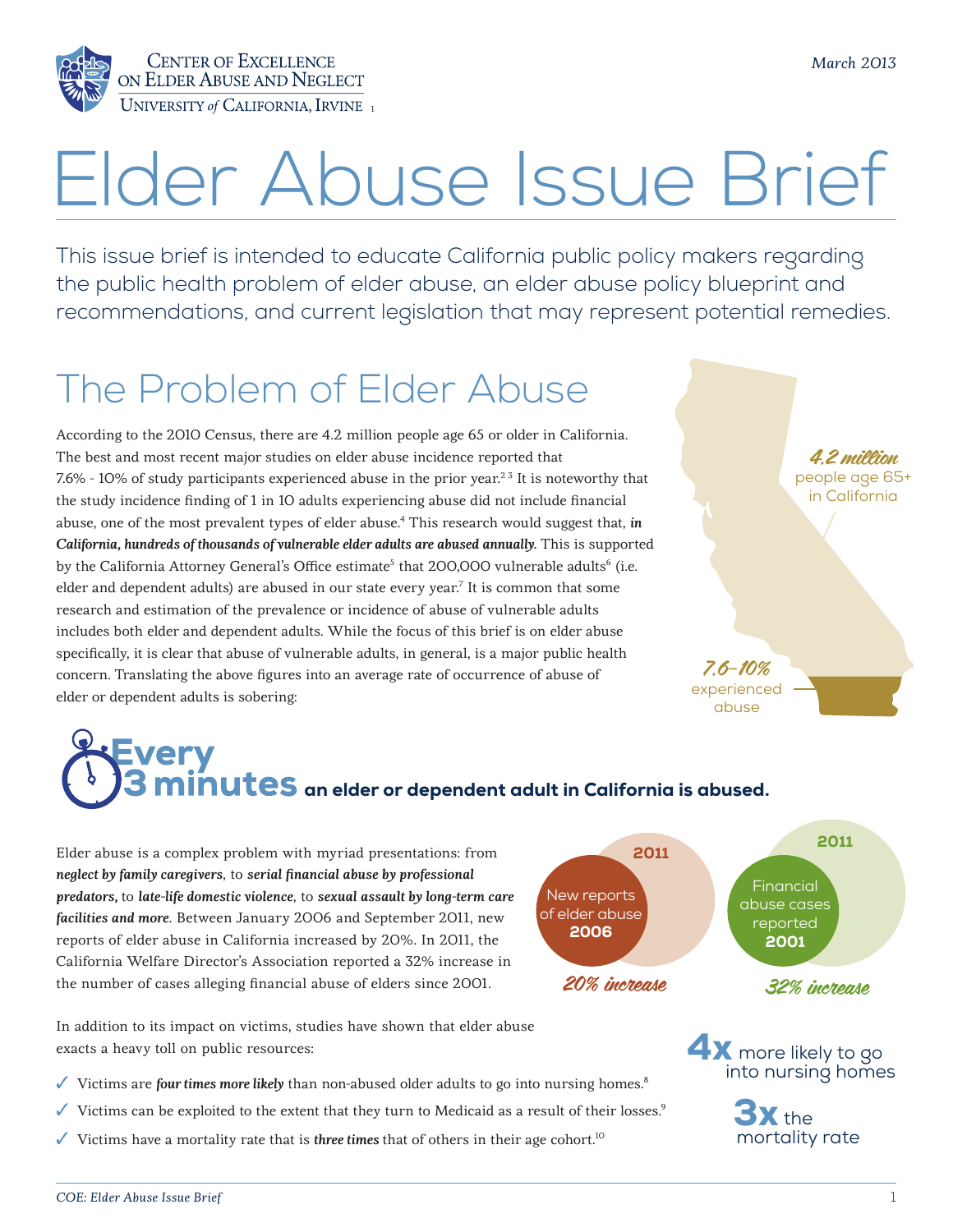At the same time, as the state is experiencing rapid growth in the elderly population (especially those over 85 years, arguably the most vulnerable to abuse and neglect), budget constraints have decimated the safety net for older Californians. Cuts to the Long-Term Care Ombudsman, Adult Protective Services, law enforcement and the courts have all resulted in reduced services to abuse victims. In addition to myriad fiscal challenges, not enough legislative resources have been applied to this issue and many challenges remain unaddressed.<sup>11</sup>



The World Health Organization has defined elder abuse as a violation of human rights and a significant cause of illness, injury, loss of productivity, isolation and despair.<sup>12</sup> A public health problem affecting hundreds of thousands of Californians annually necessitates raising public awareness and applying system-wide fiscal and legislative solutions.

Elder justice advocates have been hard at work investigating the many problems associated with elder abuse and identifying related policy needs. Resultant comprehensive, long-term elder abuse policy recommendations have been captured by the California Elder Justice Coalition in *Improving California's Response to Elder Abuse, Neglect, and Exploitation: A Blueprint*. This document can be found at **[wiseandhealthyaging.org/cejc](http://wiseandhealthyaging.org/cejc).** 

As can be seen in the blueprint, many policy actions are needed to make significant strides toward ending elder abuse and protecting vulnerable adults. It is not realistic that all of these policy recommendations be enacted at once, and therefore the focus of this brief is on policy recommendations that are timely for this legislative season and for which current legislation presents possible remedies.

# Current Policy Recommendations

#### 1. Solutions That Address Outdated, Unclear Legal Definitions



One of the issues impacting the safety of California elders is outdated, unclear legal definitions. The CEJC Blueprint, referenced earlier, points out the confusion regarding legal terms in California's legal system. As one example, the legal definition of 'undue influence' was written into the state Civil Code in 1872 and has not been modified since. Since that time, the concept of undue influence has become particularly important in cases of financial elder abuse. The standing archaic, narrow and ambiguous definition of undue influence makes it more difficult for the modern legal system to intervene in related cases of elder abuse and neglect. As possible, via legislative remedy, it is important to clarify and modernize important legal terms such as 'undue influence.'

### 2. Providing Elder Victims Access to Resources



Victims of elder abuse can benefit from mental health services, legal assistance, shelter, access to existing programs and other support resources. Sadly these victims do not receive all of the resources that they deserve. There are existing laws that provide for certain services and programs, such as address confidentiality, to "victims of violence" (e.g. domestic violence, stalking) that do not necessarily include victims of elder abuse. Further, a variety of funding streams have been created to support victims of crime, but they are not always accessible to elder victims. In California, the Victims Compensation Fund, for example, often allocates resources only toward victims of violent crime. This California policy leaves the many seniors who are victims of non-violent elder abuse, such as financial exploitation, without access to resources that could benefit them. California policy should be modified, whenever possible, to ensure that existing resources, rights and funding streams are made available to victims of elder abuse. Specifically, victims of elder abuse should be supported in their efforts to leave situations of violence (e.g. readily vacating a tenancy where abuse occurred) and supported in their efforts to remain safe (e.g. by ensuring confidentiality).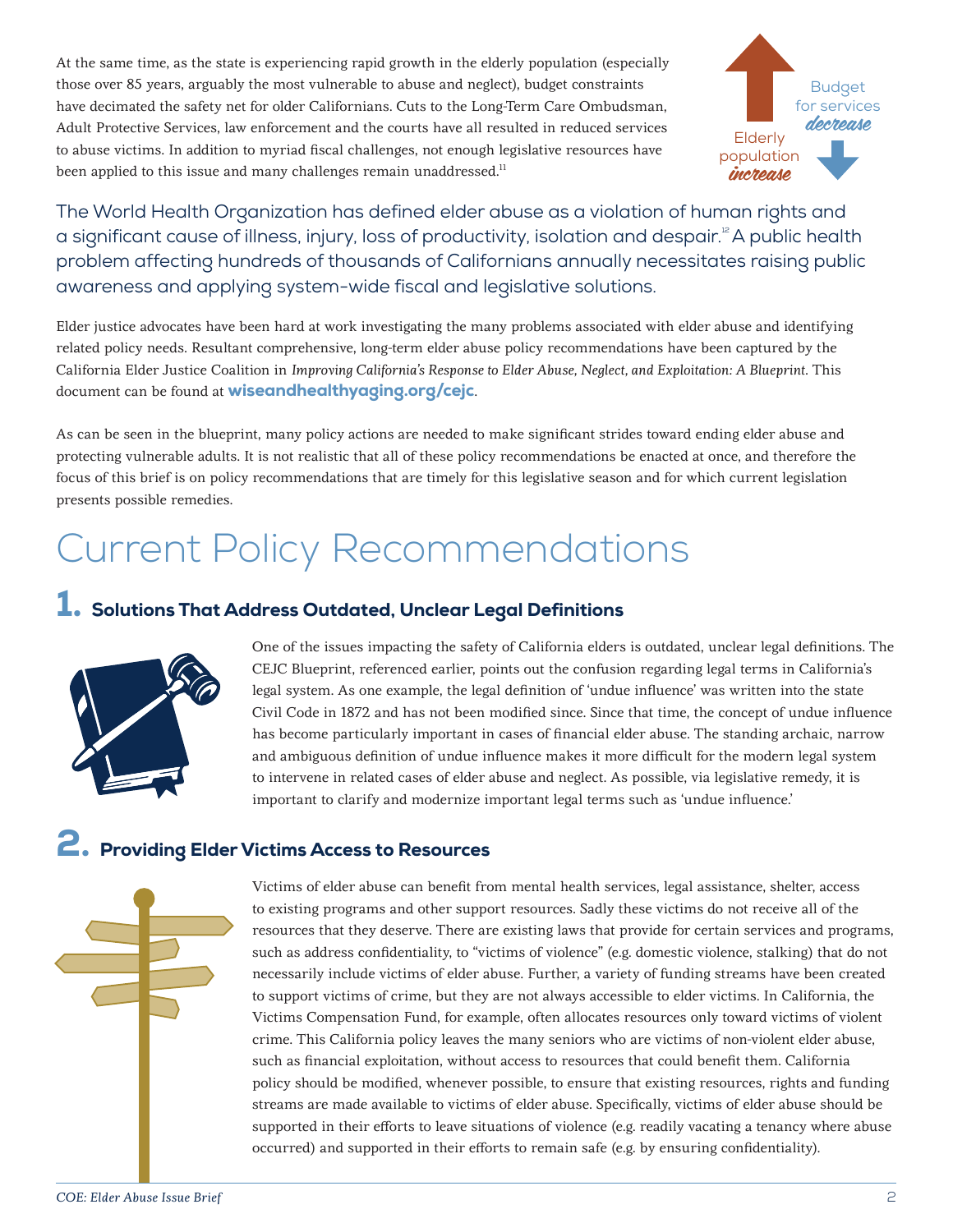### 3. Stronger Regulatory Oversight of Residential Care Facilities for the Elderly



Many elders reside in Residential Care Facilities for the Elderly (RCFE), which include assisted living facilities and board and care homes. Unfortunately, these facilities, as a whole, are largely unregulated, lacking sufficient oversight and resident protections to ensure that resident rights and wellbeing are properly protected. The State Long Term Care Ombudsman program was created to assist and help protect elderly persons in long term care facilities including RCFE's. The Ombudsman is supposed to have unencumbered access to residents and facilities to ensure that residents are protected and their rights maintained. Unfortunately, some facilities inhibit or restrict Ombudsman access, which can put elderly residents at risk. The current penalty for such behavior does not appear to be a deterrent, calling for stronger consequences.

The CEJC blueprint points out that there are myriad problems in RCFE's including:

- $\sqrt{\phantom{a}}$  Barriers to investigation and prosecution for abuse in facilities
- ✓ Failure of facilities to become licensed
- ✓ Lack of basic safety features such as fire sprinklers leading to elder and dependent adult deaths
- ✓ Lack of adequate rights and protections for residents and their families. For example, facilities can require advanced notice to terminate admission agreements upon the death of a resident or may assess fees after the death of residents.

Increased oversight and regulation of RCFE's, as possible via legislative remedy, is needed to help ensure the safety and wellbeing of elderly residents.

#### 4. Increase the Number of Professionals Required to Report Suspected Elder Abuse



Research has shown that elder abuse is widely under-reported: in one study as few as 1 out of every 23 cases is ever brought to the attention of Adult Protective Services or the police.<sup>13</sup> There are many professionals that interface with elders regularly, and who therefore may witness abuse, but who are not legally mandated to report suspected abuse. The CEJC blueprint lists federal employees (e.g. postal workers), notaries, and others in this category. To increase identification of elder abuse and subsequent intervention to stop it, it is important to further widen the mandate to include more reporters. In recent years, religious leaders and financial institutions were made mandated reporters.

#### 5. Stop the Use of Deceptive Business Practices Targeting Elders



Because elders, generally speaking, have more available wealth via pensions, retirement, Social Security, property, etc. than younger people, they are targeted by unscrupulous businesses and individuals. Many types of financial exploitation, like investment scams, impact elders. Businesses will use deceptive marketing and sales tactics to appeal to elders and secure their business at the expense of the elder. These tactics include pressuring quick decisions, glossing over important information, or appealing to an elder's sense of trust. Businesses have used patriotic logos and/or military insignia to inappropriately appeal to elders sense of patriotism or trust in government to sell a product or service. Reverse mortgages, for example, have been improperly "sold" to seniors as tools to improve their financial position; however, the vendor did not take the time and effort to ensure that the senior truly understood the terms and suitability of the mortgage for their needs. Deceptive practices and tactics used by businesses to target and take advantage of seniors need to be outlawed.